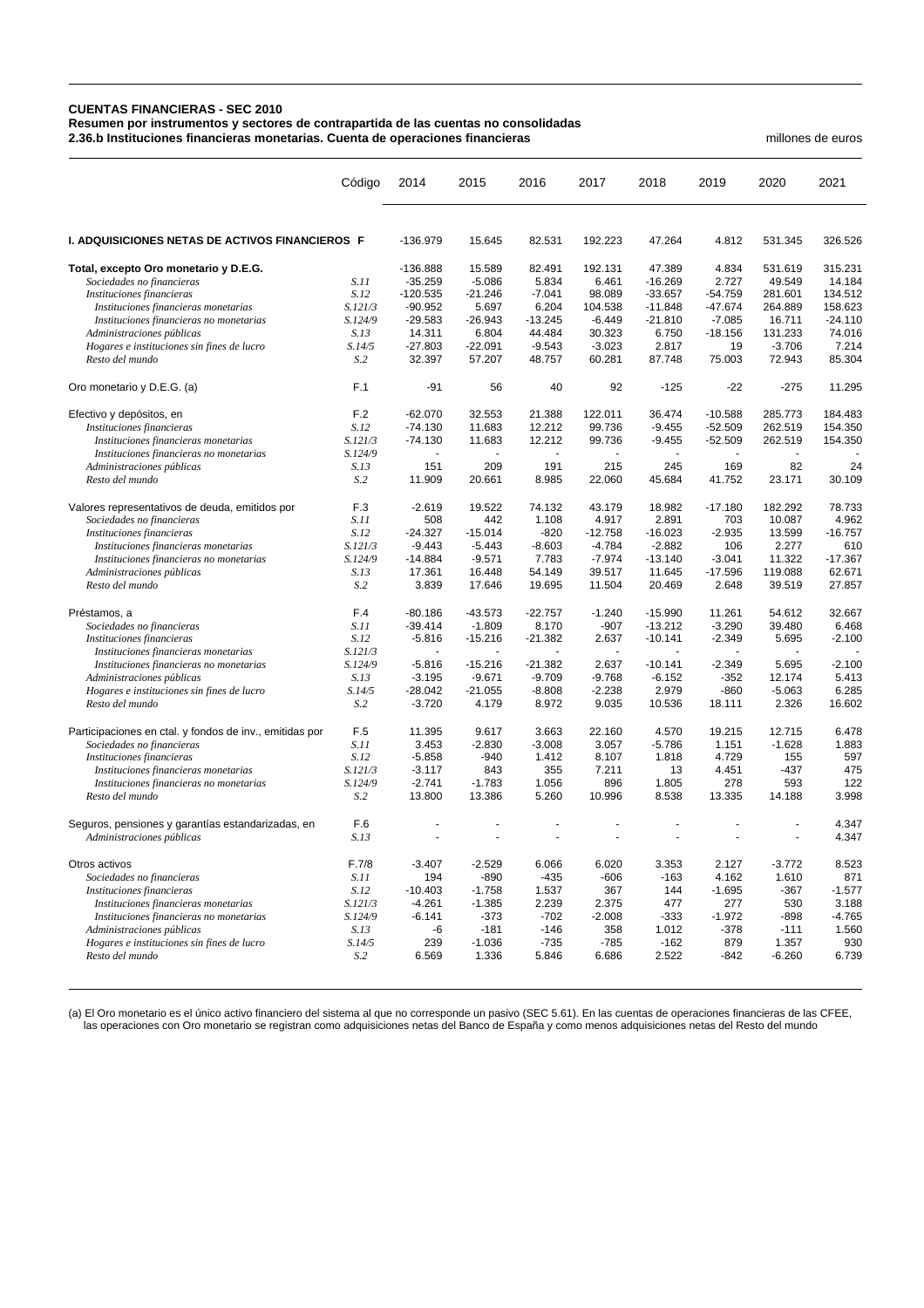## **FINANCIAL ACCOUNTS - ESA 2010**

**Summary by instrument and counterpart sector of the unconsolidated accounts** EUR millions **2.36.b Monetary financial institutions. Financial transactions account**

| 2020-l   | 2020-II              | 2020-III       | 2020-IV              | 2021-l       | 2021-II              | 2021-III  | 2021-IV  | Code    |                                                     |
|----------|----------------------|----------------|----------------------|--------------|----------------------|-----------|----------|---------|-----------------------------------------------------|
|          |                      |                |                      |              |                      |           |          |         |                                                     |
| 136.554  | 312.995              | 24.370         | 57.426               | 119.236      | 91.857               | 39.353    | 76.080   | F       | I. NET ACQUISITION OF FINANCIAL ASSETS              |
| 136.549  | 313.283              | 24.366         | 57.421               | 119.236      | 91.823               | 28.097    | 76.075   |         | Total, excluding monetary gold and SDRs             |
| 11.529   | 37.591               | $-2.014$       | 2.443                | 3.704        | 788                  | $-4.497$  | 14.190   | S.11    | Non-financial corporations                          |
| 46.592   | 175.330              | 26.291         | 33.387               | 62.309       | 23.608               | 22.176    | 26.420   | S.12    | Financial institutions                              |
| 55.068   | 167.496              | 24.454         | 17.871               | 68.279       | 21.545               | 36.225    | 32.574   | S.121/3 | Monetary financial institutions                     |
| $-8.476$ | 7.834                | 1.837          | 15.516               | $-5.970$     | 2.063                | $-14.050$ | $-6.154$ | S.124/9 | Non-monetary financial institutions                 |
| 19.813   | 68.543               | 25.011         | 17.867               | 30.981       | 27.545               | 7.370     | 8.120    | S.13    | General government                                  |
| $-2.794$ | 5.897                | $-9.098$       | 2.289                | $-1.067$     | 13.575               | $-7.736$  | 2.443    | S.14/5  | Households and non-profit institutions              |
| 61.409   | 25.922               | $-15.825$      | 1.436                | 23.309       | 26.308               | 10.785    | 24.903   | S.2     | Rest of the world                                   |
| 5        | $-288$               | $\overline{4}$ | 5                    | $\mathbf{1}$ | 33                   | 11.257    | 5        | F.1     | Monetary gold and SDRs (a)                          |
| 103.165  | 174.748              | 4.537          | 3.324                | 71.007       | 40.715               | 34.209    | 38.553   | F.2     | Currency and deposits, claims on                    |
| 53.216   | 167.267              | 22.635         | 19.401               | 67.840       | 19.098               | 35.246    | 32.166   | S.12    | Financial institutions                              |
| 53.216   | 167.267              | 22.635         | 19.401               | 67.840       | 19.098               | 35.246    | 32.166   | S.121/3 | Monetary financial institutions                     |
|          |                      |                |                      |              | $\ddot{\phantom{1}}$ | ÷,        | L.       | S.124/9 | Non-monetary financial institutions                 |
| 38       | 28                   | 19             | $-2$                 | $-38$        | 8                    | 32        | 22       | S.13    | General government                                  |
| 49.910   | 7.453                | $-18.117$      | $-16.075$            | 3.205        | 21.609               | $-1.070$  | 6.365    | S.2     | Rest of the world                                   |
| 15.821   | 93.320               | 37.398         | 35.753               | 33.967       | 26.763               | $-1.376$  | 19.379   | F.3     | Debt securities, issued by                          |
| 1.400    | 5.001                | 2.145          | 1.541                | 1.366        | 1.228                | 787       | 1.581    | S.11    | Non-financial corporations                          |
| $-2.540$ | 1.036                | 4.715          | 10.388               | $-4.469$     | $-2.373$             | $-7.768$  | $-2.147$ | S.12    | Financial institutions                              |
| 2.956    | $-134$               | 61             | $-606$               | $-2.641$     | $\overline{2}$       | 133       | 3.116    | S.121/3 | Monetary financial institutions                     |
| $-5.496$ | 1.170                | 4.654          | 10.994               | $-1.829$     | $-2.375$             | $-7.901$  | $-5.263$ | S.124/9 | Non-monetary financial institutions                 |
| 13.387   | 67.448               | 26.920         | 11.334               | 21.403       | 21.282               | 7.219     | 12.767   | S.13    | General government                                  |
| 3.575    | 19.835               | 3.618          | 12.491               | 15.668       | 6.626                | $-1.615$  | 7.178    | S.2     | Rest of the world                                   |
| 17.182   | 44.309               | $-16.772$      | 9.893                | 1.448        | 22.302               | $-11.164$ | 20.080   | F.4     | Loans, to                                           |
| 9.302    | 32.711               | $-3.305$       | 773                  | 1.357        | $-1.557$             | $-5.032$  | 11.700   | S.11    | Non-financial corporations                          |
| $-1.404$ | 6.216                | $-2.977$       | 3.859                | $-3.378$     | 5.310                | $-4.893$  | 861      | S.12    | Financial institutions                              |
|          |                      |                |                      |              |                      |           | L,       | S.121/3 | Monetary financial institutions                     |
| $-1.404$ | 6.216                | $-2.977$       | 3.859                | $-3.378$     | 5.310                | $-4.893$  | 861      | S.124/9 | Non-monetary financial institutions                 |
| 6.533    | 1.048                | $-1.918$       | 6.511                | 5.717        | 5.643                | $-122$    | $-5.825$ | S.13    | General government                                  |
| $-3.576$ | 6.196                | $-9.088$       | 1.405                | $-1.360$     | 12.946               | $-7.736$  | 2.435    | S.14/5  | Households and non-profit institutions              |
| 6.327    | $-1.862$             | 516            | $-2.655$             | -888         | $-40$                | 6.619     | 10.911   | S.2     | Rest of the world                                   |
| 1.148    | 1.326                | 4.195          | 6.046                | 3.722        | $-1.862$             | 3.887     | 731      | F.5     | Equity and investment fund shares, issued by        |
| 8        | 31                   | $-814$         | $-853$               | 723          | 492                  | $-202$    | 871      | S.11    | Non-financial corporations                          |
| $-890$   | 161                  | 821            | 63                   | 69           | 530                  | 493       | $-495$   | S.12    | Financial institutions                              |
| $-963$   | 5                    | 785            | $-264$               | 46           | 211                  | 524       | $-307$   | S.121/3 | Monetary financial institutions                     |
| 73       | 157                  | 36             | 327                  | 23           | 319                  | $-32$     | $-188$   | S.124/9 | Non-monetary financial institutions                 |
| 2.030    | 1.134                | 4.188          | 6.836                | 2.930        | $-2.884$             | 3.596     | 355      | S.2     | Rest of the world                                   |
|          | $\ddot{\phantom{1}}$ |                | $\ddot{\phantom{1}}$ | 3.989        | 195                  | 92        | 71       | F.6     | Insurance, pensions and standardised guarantees, of |
|          | L,                   |                | ÷,                   | 3.989        | 195                  | 92        | 71       | S.13    | General government                                  |
| $-766$   | $-420$               | $-4.991$       | 2.405                | 5.102        | 3.710                | 2.449     | $-2.739$ | F.7/8   | Other assets                                        |
| 819      | $-153$               | $-39$          | 982                  | 258          | 625                  | $-50$     | 38       | S.11    | Non-financial corporations                          |
| $-1.790$ | 650                  | 1.097          | $-324$               | 2.247        | 1.043                | $-903$    | $-3.964$ | S.12    | Financial institutions                              |
| $-141$   | 359                  | 973            | $-660$               | 3.034        | 2.234                | 321       | $-2.400$ | S.121/3 | Monetary financial institutions                     |
| $-1.649$ | 291                  | 124            | 336                  | $-786$       | $-1.191$             | $-1.224$  | $-1.563$ | S.124/9 | Non-monetary financial institutions                 |
| $-145$   | 19                   | $-9$           | 24                   | $-89$        | 416                  | 149       | 1.084    | S.13    | General government                                  |
| 782      | $-299$               | $-10$          | 884                  | 292          | 629                  | $-1$      | 9        | S.14/5  | Households and non-profit institutions              |
| $-432$   | $-638$               | $-6.029$       | 839                  | 2.394        | 997                  | 3.254     | 94       | S.2     | Rest of the world                                   |

(a) Monetary gold is the only financial asset for which there is no counterpart liability in the system (ESA 5.61). In the financial transactions account of the FASE, transactions with monetary gold are recorded as net acquisitions of the Banco de España and as net acquisitions, with the opposite sign, of the rest of the world.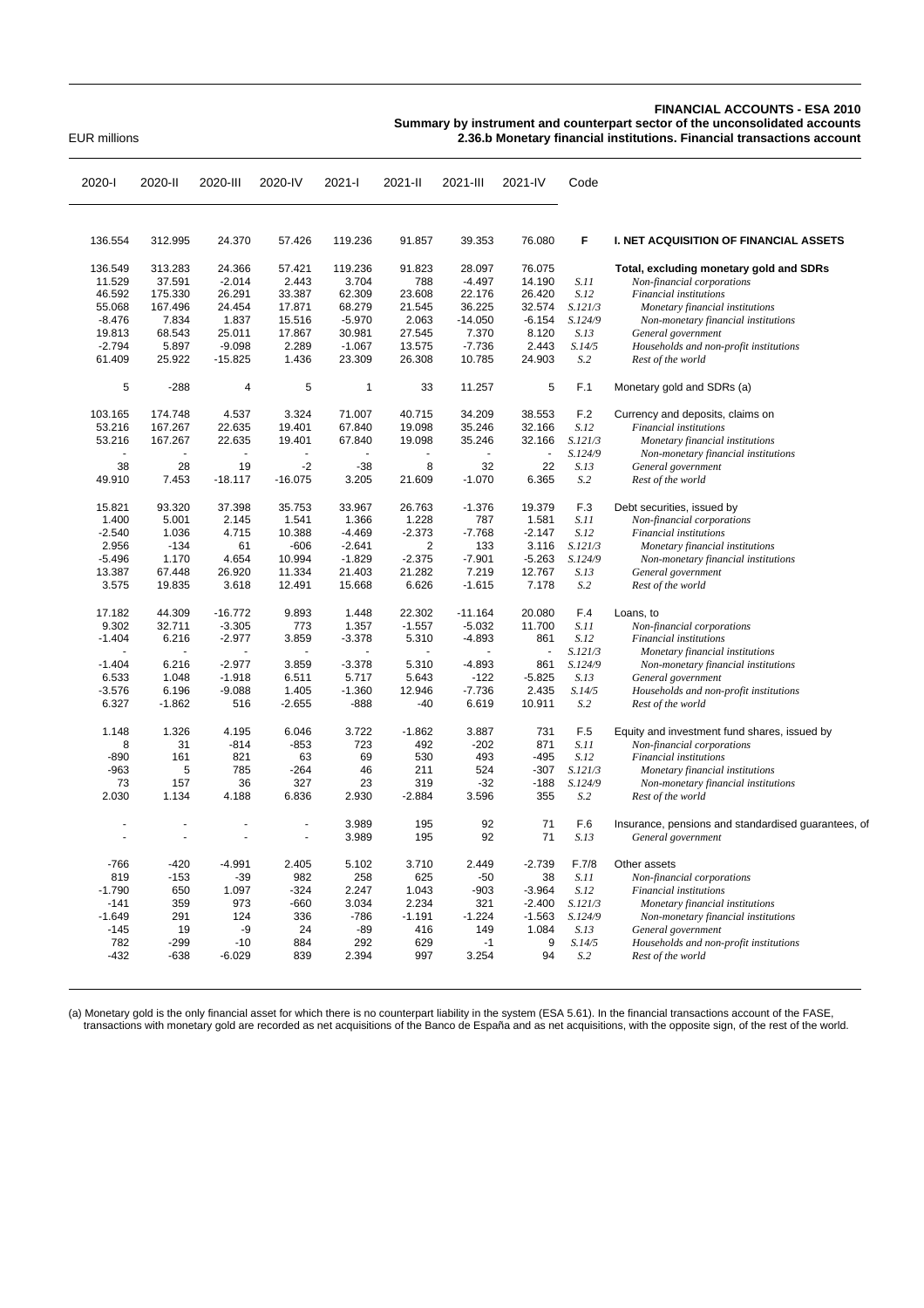## **CUENTAS FINANCIERAS - SEC 2010**

**Resumen por instrumentos y sectores de contrapartida de las cuentas no consolidadas**

**2.36.b Instituciones financieras monetarias. Cuenta de operaciones financieras** millones de euros

|                                                                                                  | Código             | 2014                     | 2015                       | 2016                     | 2017                       | 2018                  | 2019                   | 2020                     | 2021                |
|--------------------------------------------------------------------------------------------------|--------------------|--------------------------|----------------------------|--------------------------|----------------------------|-----------------------|------------------------|--------------------------|---------------------|
| <b>TOTAL</b>                                                                                     |                    | $-136.979$               | 15.645                     | 82.531                   | 192.223                    | 47.264                | 4.812                  | 531.345                  | 326.526             |
| II. OPERACIONES FINANCIERAS NETAS (=I-III)                                                       | <b>B.9</b>         | 17.061                   | 16.224                     | 15.794                   | 19.932                     | 25.895                | 25.697                 | 24.718                   | 32.577              |
| Total, excepto Oro monetario y D.E.G.                                                            |                    | 17.152                   | 16.168                     | 15.755                   | 19.843                     | 26.021                | 25.718                 | 24.989                   | 32.343              |
| Sociedades no financieras                                                                        | S.11               | $-27.512$                | 330                        | $-18.176$                | $-22.541$                  | $-28.459$             | $-2.506$               | 6.544                    | $-10.739$           |
| Instituciones financieras                                                                        | S.12               | $-1.617$                 | 25.030                     | 20.145                   | 41.692                     | 18.126                | 1.880                  | 4.999                    | $-282$              |
| Instituciones financieras no monetarias                                                          | S.124/9            | $-1.617$                 | 25.030                     | 20.145                   | 41.692                     | 18.126                | 1.880                  | 4.999                    | $-282$              |
| Administraciones públicas                                                                        | S.13               | 7.471                    | 5.119                      | 51.314                   | 19.073                     | $-2.431$              | $-10.538$              | 116.581                  | 40.474              |
| Hogares e instituciones sin fines de lucro                                                       | S.14/5<br>S.2      | 16.328<br>15.051         | $-16.309$<br>2.153         | $-16.392$<br>$-9.643$    | 7.855<br>$-28.571$         | $-18.237$<br>48.632   | $-36.822$<br>64.278    | $-77.051$<br>$-31.389$   | $-29.334$<br>32.616 |
| Resto del mundo<br>Sin sectorizar                                                                | Ξ.                 | 7.430                    | $-154$                     | $-11.493$                | 2.334                      | 8.391                 | 9.425                  | 5.304                    | $-392$              |
| Oro monetario y D.E.G.                                                                           | F.1                | $-91$                    | 56                         | 39                       | 89                         | $-126$                | $-21$                  | $-271$                   | 234                 |
| III. PASIVOS NETOS CONTRAÍDOS                                                                    | F                  | $-154.040$               | $-579$                     | 66.737                   | 172.291                    | 21.369                | $-20.885$              | 506.627                  | 293.949             |
| Total, excepto Oro monetario y D.E.G.                                                            |                    | $-154.040$               | $-579$                     | 66.736                   | 172.288                    | 21.367                | $-20.884$              | 506.631                  | 282.888             |
| Sociedades no financieras                                                                        | S.11               | $-7.747$                 | $-5.416$                   | 24.010                   | 29.001                     | 12.190                | 5.232                  | 43.005                   | 24.923              |
| Instituciones financieras                                                                        | S.12               | $-118.918$               | $-46.275$                  | $-27.186$                | 56.397                     | $-51.783$             | $-56.639$              | 276.602                  | 134.794             |
| Instituciones financieras monetarias                                                             | S.121/3            | $-90.952$                | 5.697                      | 6.204                    | 104.538                    | $-11.848$             | $-47.674$              | 264.889                  | 158.623             |
| Instituciones financieras no monetarias                                                          | S.124/9            | $-27.966$                | $-51.973$                  | $-33.389$                | $-48.141$                  | $-39.936$             | $-8.964$               | 11.713                   | $-23.829$           |
| Administraciones públicas<br>Hogares e instituciones sin fines de lucro                          | S.13<br>S.14/5     | 6.841<br>$-44.131$       | 1.686<br>$-5.782$          | $-6.830$<br>6.848        | 11.250<br>$-10.879$        | 9.181<br>21.054       | $-7.618$<br>36.841     | 14.652<br>73.345         | 33.542<br>36.548    |
| Resto del mundo                                                                                  | S.2                | 17.346                   | 55.055                     | 58.400                   | 88.852                     | 39.117                | 10.725                 | 104.332                  | 52.688              |
| Sin sectorizar                                                                                   | $\sim$ $\sim$      | $-7.430$                 | 154                        | 11.493                   | $-2.334$                   | $-8.391$              | $-9.425$               | $-5.304$                 | 392                 |
| Oro monetario y D.E.G. (a)                                                                       | F.1                |                          |                            | $\mathbf{1}$             | 3                          | $\overline{2}$        | $-2$                   | $-4$                     | 11.061              |
| Efectivo y depósitos, mantenidos por                                                             | F.2                | $-103.215$               | 13.018                     | 77.810                   | 154.226                    | 24.433                | $-28.556$              | 503.050                  | 260.003             |
| Sociedades no financieras                                                                        | S.11               | $-5.525$                 | $-285$                     | 21.409                   | 26.349                     | 6.793                 | 9.117                  | 40.418                   | 25.635              |
| Instituciones financieras<br>Instituciones financieras monetarias                                | S.12<br>S.121/3    | -100.429<br>$-74.130$    | $-33.015$<br>11.683        | $-16.923$<br>12.212      | 58.941<br>99.736           | $-47.417$<br>$-9.455$ | $-63.609$<br>$-52.509$ | 279.669<br>262.519       | 131.837<br>154.350  |
| Instituciones financieras no monetarias                                                          | S.124/9            | $-26.299$                | $-44.697$                  | $-29.135$                | $-40.795$                  | $-37.962$             | $-11.100$              | 17.150                   | $-22.513$           |
| Administraciones públicas                                                                        | S.13               | 11.215                   | 1.528                      | $-6.166$                 | 13.651                     | 9.299                 | $-7.381$               | 14.788                   | 33.881              |
| Hogares e instituciones sin fines de lucro                                                       | S.14/5             | $-10.882$                | $-4.911$                   | 8.973                    | $-2.650$                   | 23.941                | 37.841                 | 74.630                   | 42.492              |
| Resto del mundo                                                                                  | S <sub>0</sub>     | 2.405                    | 49.701                     | 70.517                   | 57.935                     | 31.818                | $-4.523$               | 93.544                   | 26.157              |
| Valores representativos de deuda, en poder de                                                    | F.3                | $-42.410$                | $-24.437$                  | $-24.248$                | $-4.348$                   | 3.876                 | 15.236                 | 2.879                    | 19.465              |
| Sociedades no financieras                                                                        | S.11               | $-3.238$                 | $-7.671$                   | 2.223                    | $-3.024$                   | 100                   | $-1.659$               | $-3.215$                 | $-1.032$            |
| Instituciones financieras                                                                        | S.12               | $-11.736$                | $-13.191$                  | $-12.529$                | $-10.890$                  | $-3.737$              | 378                    | 550                      | $-446$              |
| Instituciones financieras monetarias                                                             | S.121/3            | $-9.443$                 | $-5.443$                   | $-8.603$                 | $-4.784$                   | $-2.882$              | 106                    | 2.277                    | 610                 |
| Instituciones financieras no monetarias<br>Administraciones públicas                             | S.124/9<br>S.13    | $-2.293$<br>$-247$       | $-7.748$<br>$-157$         | $-3.926$<br>$-22$        | $-6.106$<br>$-644$         | -855<br>-5            | 272<br>-6              | $-1.727$<br>$\mathbf{1}$ | $-1.056$<br>$-164$  |
| Hogares e instituciones sin fines de lucro                                                       | S.14/5             | $-24.755$                | $-167$                     | $-1.432$                 | $-8.564$                   | $-3.136$              | 1.120                  | $-2.275$                 | $-2.693$            |
| Resto del mundo                                                                                  | S.2                | $-2.435$                 | $-3.251$                   | $-12.488$                | 18.774                     | 10.654                | 15.402                 | 7.817                    | 23.800              |
| Préstamos, concedidos por                                                                        | F.4                | 592                      | 52                         | $-193$                   | $-194$                     | $-153$                | -88                    | $-100$                   | 31                  |
| Sociedades no financieras                                                                        | S.11               | 29                       | 52                         | 71                       | 106                        | $-153$                | -88                    | $-100$                   | 31                  |
| Instituciones financieras                                                                        | S.12               | $\sim$                   | $\sim$                     | $\blacksquare$           | ÷,                         | ٠                     | ä,                     | $\ddot{\phantom{1}}$     |                     |
| Instituciones financieras monetarias                                                             | S.121/3<br>S.124/9 | $\overline{a}$<br>$\sim$ | $\ddot{\phantom{1}}$<br>ä, | $\blacksquare$<br>ä,     | $\ddot{\phantom{1}}$<br>÷, |                       | $\ddot{\phantom{1}}$   |                          | $\overline{a}$      |
| Instituciones financieras no monetarias<br>Administraciones públicas                             | S.13               | 563                      | $\blacksquare$             | $-264$                   | $-299$                     |                       | $\ddot{\phantom{1}}$   |                          | $\overline{a}$      |
| Hogares e instituciones sin fines de lucro                                                       | S.14/5             |                          | ä,                         | $\overline{\phantom{a}}$ |                            |                       | $\ddot{\phantom{1}}$   |                          |                     |
| Participaciones en el ctal. y fondos de inv., de                                                 | F.5                | 6.854                    | 11.897                     | 4.587                    | 13.047                     | 752                   | 964                    | 1.008                    | 63                  |
| Sociedades no financieras                                                                        | S.11               | 1.267                    | 273                        | $-210$                   | 490                        | 4.438                 | $-2.076$               | 624                      | $-95$               |
| Instituciones financieras                                                                        | S.12               | $-1.425$                 | 3.060                      | $-35$                    | 6.178                      | $-966$                | 6.357                  | $-4.176$                 | 349                 |
| Instituciones financieras monetarias                                                             | S.121/3            | $-3.117$                 | 843                        | 355                      | 7.211                      | 13                    | 4.451                  | $-437$                   | 475                 |
| Instituciones financieras no monetarias                                                          | S.124/9            | 1.693                    | 2.217                      | $-391$                   | $-1.032$                   | $-979$                | 1.906                  | $-3.739$                 | $-126$              |
| Administraciones públicas                                                                        | S.13<br>S.14/5     | $-2.219$<br>$-7.437$     | 243<br>$-1.781$            | $-191$<br>4.553          | $-1.315$<br>$-2.872$       | $-22$<br>963          | $-195$<br>$-2.867$     | -98                      | $-74$<br>$-2.725$   |
| Hogares e instituciones sin fines de lucro<br>Resto del mundo                                    | S <sub>2</sub>     | 16.667                   | 10.101                     | 470                      | 10.566                     | $-3.661$              | $-255$                 | 65<br>4.593              | 2.609               |
| Seguros, pensiones y garantías estand., a favor de<br>Hogares e instituciones sin fines de lucro | F.6<br>S.14/5      | 59<br>59                 | $-551$<br>$-551$           | $-528$<br>$-528$         | $-450$<br>$-450$           | $-1.393$<br>$-1.393$  | 903<br>903             | $-2.118$<br>$-2.118$     | 290<br>290          |
| Otros pasivos                                                                                    | F.7/8              | $-15.919$                | $-557$                     | 9.308                    | 10.006                     | $-6.147$              | $-9.342$               | 1.912                    | 3.035               |
| Sociedades no financieras                                                                        | <i>S.11</i>        | $-281$                   | 2.215                      | 516                      | 5.081                      | 1.013                 | $-62$                  | 5.278                    | 384                 |
| Instituciones financieras                                                                        | S.12               | $-5.329$                 | $-3.130$                   | 2.301                    | 2.167                      | 338                   | 236                    | 558                      | 3.054               |
| Instituciones financieras monetarias                                                             | S.121/3            | $-4.261$                 | $-1.385$                   | 2.239                    | 2.375                      | 477                   | 277                    | 530                      | 3.188               |
| Instituciones financieras no monetarias                                                          | S.124/9            | $-1.067$                 | $-1.745$                   | 62                       | $-208$                     | $-139$                | $-42$                  | 28                       | $-134$              |
| Administraciones públicas                                                                        | S.13               | $-2.472$                 | 72                         | $-188$                   | $-144$                     | $-90$                 | $-36$                  | $-40$                    | $-101$              |
| Hogares e instituciones sin fines de lucro                                                       | S.14/5             | $-1.117$                 | 1.628                      | $-4.717$<br>$-99$        | 3.658                      | 679                   | $-157$                 | 3.042                    | $-816$              |
| Resto del mundo<br>Sin sectorizar                                                                | S.2<br>$\ldots$    | 709<br>$-7.430$          | $-1.496$<br>154            | 11.493                   | 1.577<br>$-2.334$          | 305<br>$-8.391$       | 102<br>$-9.425$        | $-1.623$<br>$-5.304$     | 122<br>392          |